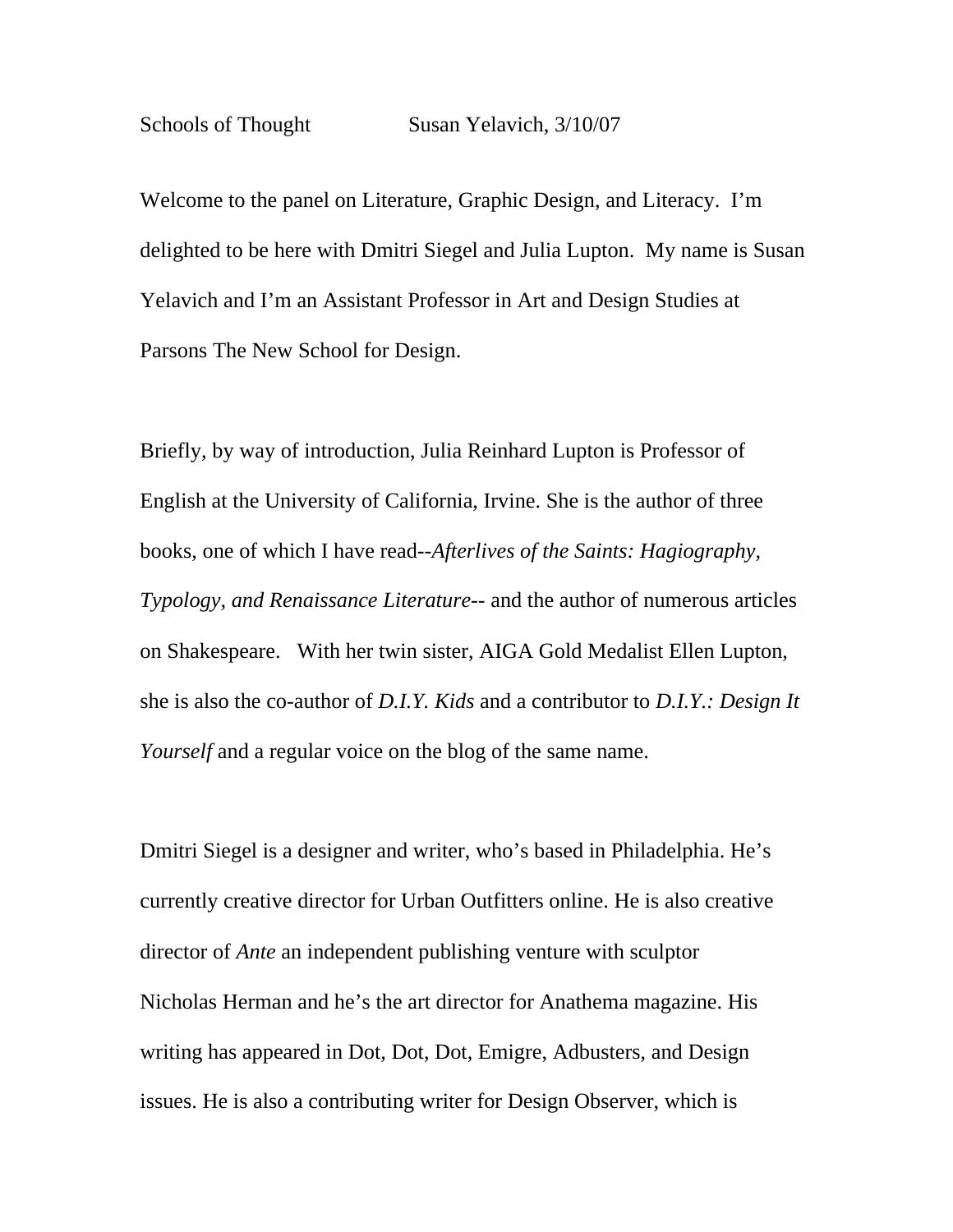"where" we met and I first learned of his work with Melville's Bartleby the Scrivener. He lectures at University of the Arts in Philadelphia and right here at Art Center in the graduate program in criticism and theory.

Of the three of us, only Dmitri teaches in the context of the studio. Julia and I work in the realm of the word, though we both occasionally pair writing assignments with studio-related projects. What Julia and Dmitri share that I don't is that they've both been using literature in their teaching for some time now, and I'm just about to launch my own experiment at Parsons, for the full range of studio practices (including communication design) next fall. So I was serious when I wrote in our call for papers that I'm looking for:

 **--**Models for the integration of literature into studio practice.

• --Models that explore the relationship of prose style to form language. --Examples of literary anthologies developed specifically for designers. --Strategies for dealing with the difficulties inherent in introducing literary forms to students who are largely unversed in history, literature, and writing.

--and perhaps most importantly, conceptual frameworks that make sense of the relationships between the issues of contemporary practice and literature.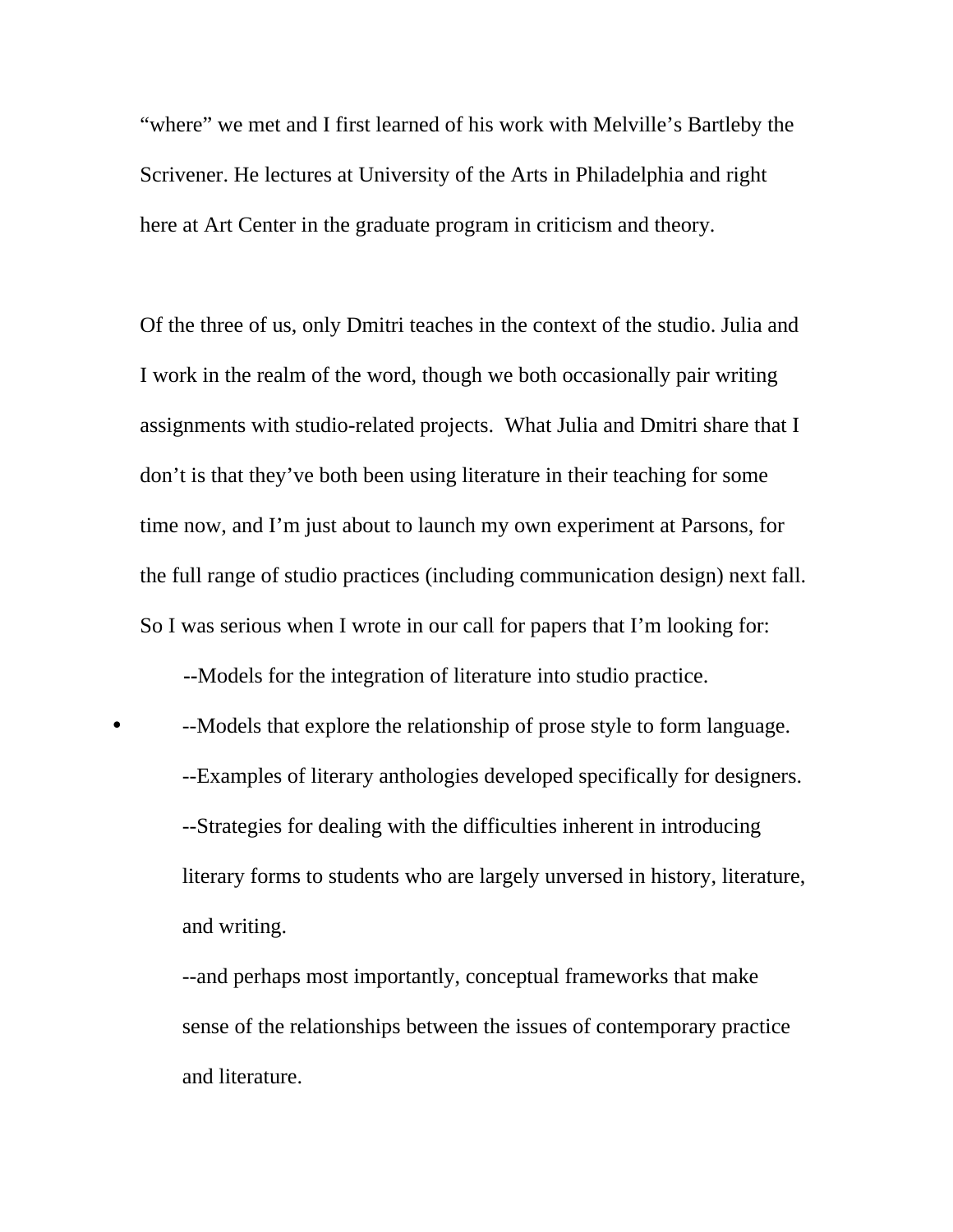Hopefully, my panelists, and all of you, can offer some much needed counsel here.

 Now, since we only have two panelists, I'm going offer a few prefatory thoughts of my own, to start the conversation. Earlier this week, I was scanning some of the books I've accumulated as contenders for my own, as yet untested, course on Design Fictions. Scavenging through the piles, I found something that I think encapsulates the spirit and intent of this panel.

In the introduction to José Saramago's book, *Manual of Painting and Calligraphy: A Novel,* Giovanni Pontiero quotes from a treatise on rhetoric by the first century Roman Quintilianus who wrote that:

"the orator (or writer) should not simply master the distribution of words but in his own hand he should be able to trace out the pattern…this is why great artists are referred to as men of letters."

Well, apart from his omission of the word "women," I think Quintilianus could also be describing our students--since the work of communication designers, of graphic designers, and from my perspective, all designers, is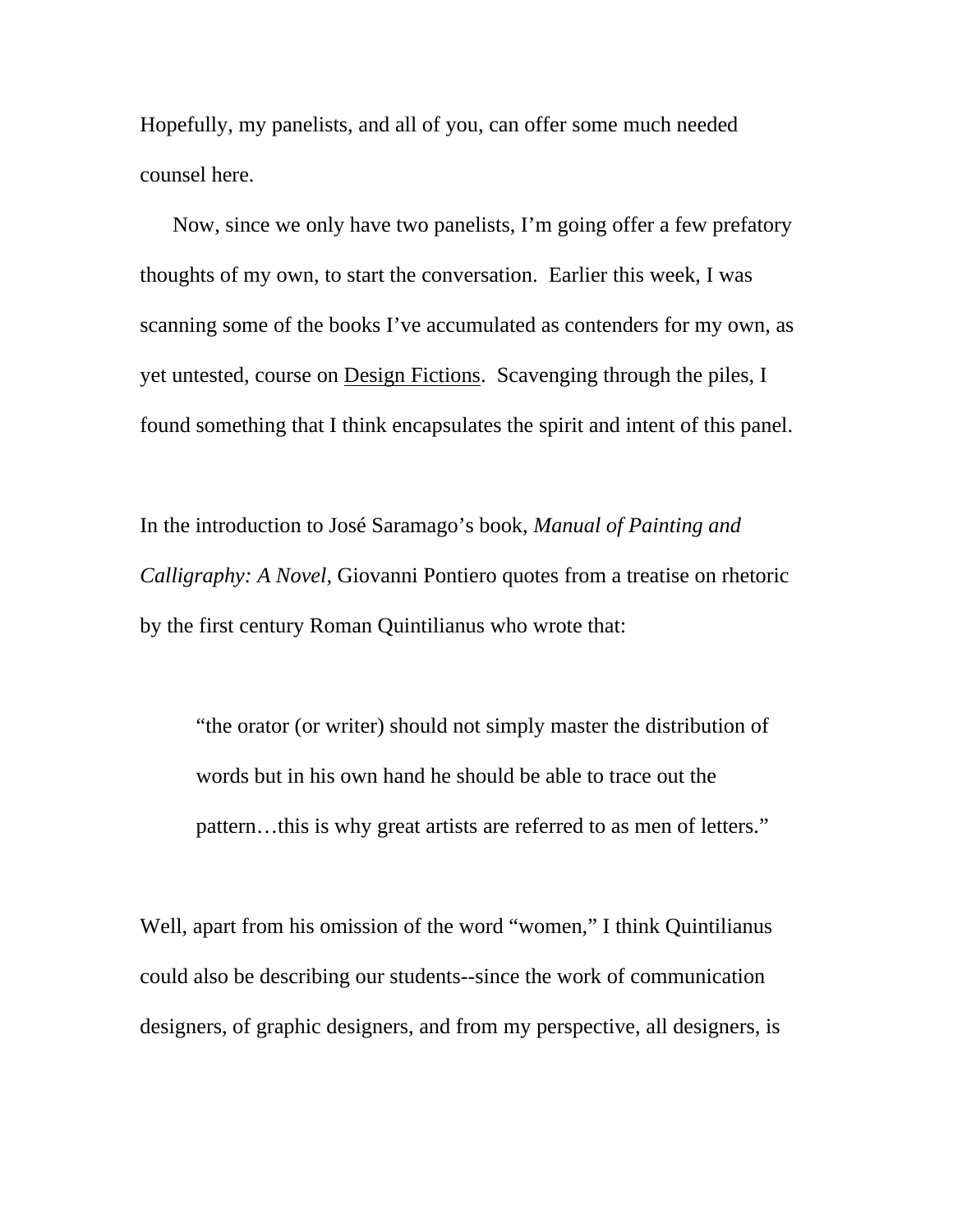ultimately pattern seeking and pattern creation, and much of the time through the media of letters and words.

The <u>particular</u> patterns that I want to direct their attention to, and our attention to today, are those that exist between literature and design. What do I mean by patterns? I mean parallels that can be found between the craft and the narratives of writing and the larger project of designing.

To begin with, there are correspondences of style and structure. As the historian Peter Gay writes in his book *Style in History*, style "opens windows on both truth and beauty a bewildering double vista." (Gay, p. 6) "To unriddle the style…is to unriddle the man." (Gay, p. 7) Again, "the man." But no matter. The "truth" he refers to is the author's value system--a system that is revealed by the cadence and structure of prose.

In reading Nicholson Baker's *Mezzanine* students not only become alert to the world of minutia and the workings of the mind of an obsessive compulsive, they also can see the footnote as a structural device--one that opens up a world of graphic parallels. For a more conceptual and less instrumental discussion of style, there is Orhan Pamuk's novel *My Name is*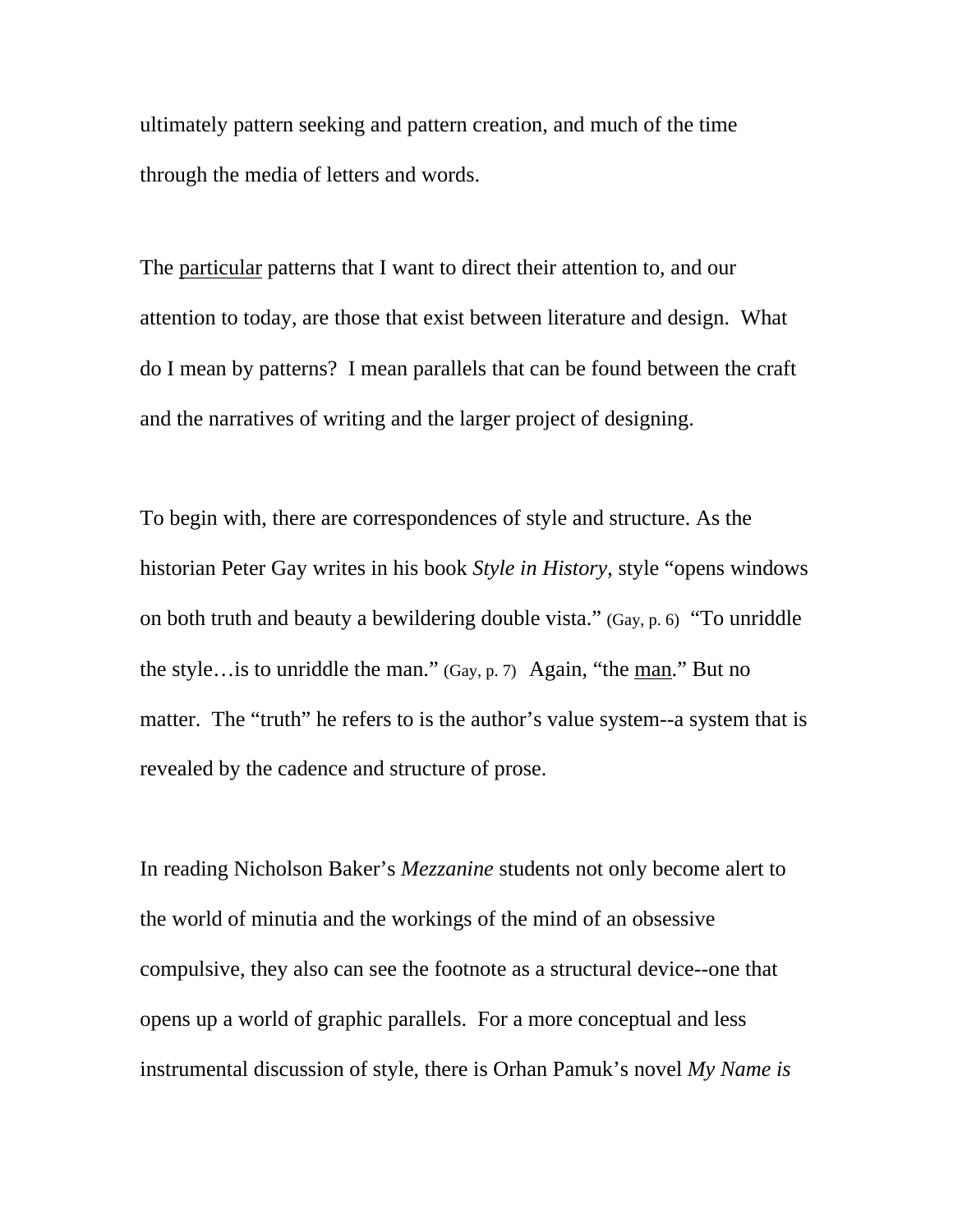*Red.* This mystery about  $16<sup>th</sup>$ -century Turkish illustrators is essentially a debate about the respective values of realism and abstraction. One of its chapters is narrated by a tree drawn on a page of a book that has fallen into a gutter. This tree is bemoaning his fate, now that his page has been forever separated from the book. He's been rained on and trampled, but he's grateful for one thing, and that's that he's a Turkish tree. Had he been drawn by Venetian, conceived through a Western sensibility, he'd have been rendered as a beech or a pine or an oak, and so accurately that by now some dog would have pissed on him. He thanks Allah that he's not been drawn with such intent, saying "I don't want to be a tree, I want to be its meaning." (Pamuk, p. 51) Beyond the aesthetic distinctions he draws, Pamuk also offers a richer understanding of the cultural imperatives at work, an understanding that goes beyond (or, at least, behind) matters often treated solely in terms of religious strictures of representation.

Beyond style and culture, literature also offers correspondences to the debates going on in the profession about craft and authorship. Parallels can be found in fables like Hans Christian Anderson's "The Pen and the Inkwell." In it, the two protagonists--said inkwell and pen--argue about which of them is the true author of verse. Certainly, it couldn't be the poet.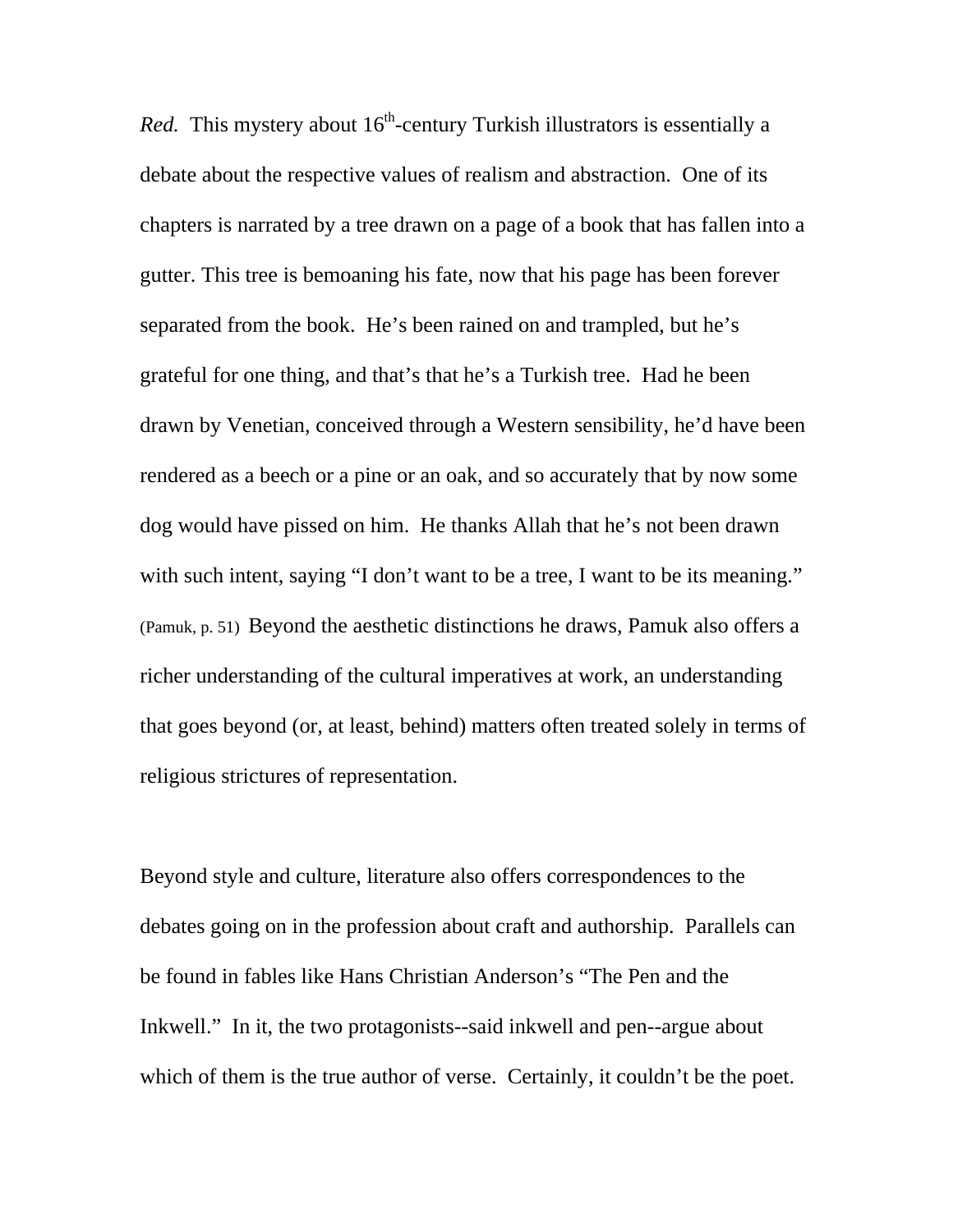Apart from considering the roles and expanded capacities of their instruments--be it computer software, film or even plain old ink--what graphic designer doesn't dream of being credited as an author, or at least as a co-author?

But of all the possibilities to be teased out of literature, the one that fascinates me most are the parallels and adjacencies to be found in narrative: Narratives that reveal the life of design when it enters the world; narratives that reveal the emotional resonance and the inherent sociability of design. Through a selection of carefully-curated novels, poems and essays -- more accurately, from *excerpts* of novels, poems and essays -- students can witness the affective nature of their work. In these narratives the subjects and objects of design take on the role of actor--or better, character. The inherently performative interactive nature of design becomes more vivid.

For example, Simon Schama's "The Hunt for Germania" in *Landscape and Memory* compellingly tells the cultural history of a nation's iconography. It's a tale of the oak tree as a kind of common-law logo, accrued over tragedy and time. It's a tale in which graphic iconography becomes a protagonist so powerful that, in 1943, Hitler sent an SS detachment to Italy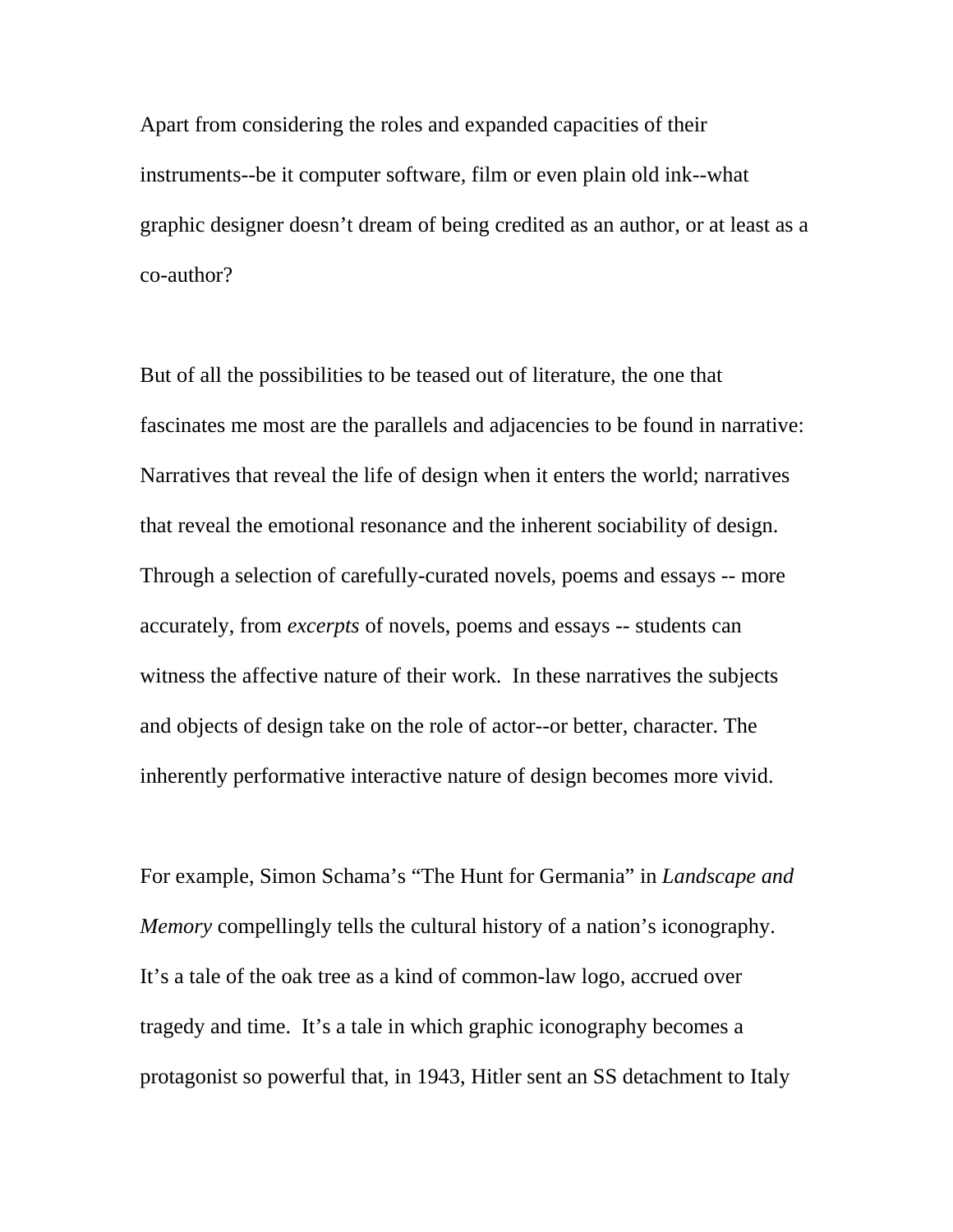to capture a  $15<sup>th</sup>$ -century copy of Tactitus's first century manuscript *Germania: or, On the Origin and Situation of the Germans--*the original catalyst for the myth of the purity of the Aryan race. That the SS failed to find it is inconsequential; the point I make is about the power of story and image.

And while we're here to talk about graphic designers, they too might profit from other narratives of communication. In her novel, *The Transit of Venus*, Shirley Hazzard describes how a callow young suitor reacts to the room he's received in by his future fiancé. This is how she describes it:

The room itself appeared unawed by him--not from any disorder but from very naturalness. A room where there had been expectation would have conveyed the fact--by a tension of plumped cushions and placed magazines, a vacancy from unseemly objects bundled out of sight; by suspense slowly dwindling in the curtains. This room was without such anxiety. On its upholstery, the nap of the usual was undisturbed. No tribute of preparation had been paid him here, unless perhaps the flowers, which were fresh, and which he himself [would have brought] if he had only thought. (Hazzard, p. 21)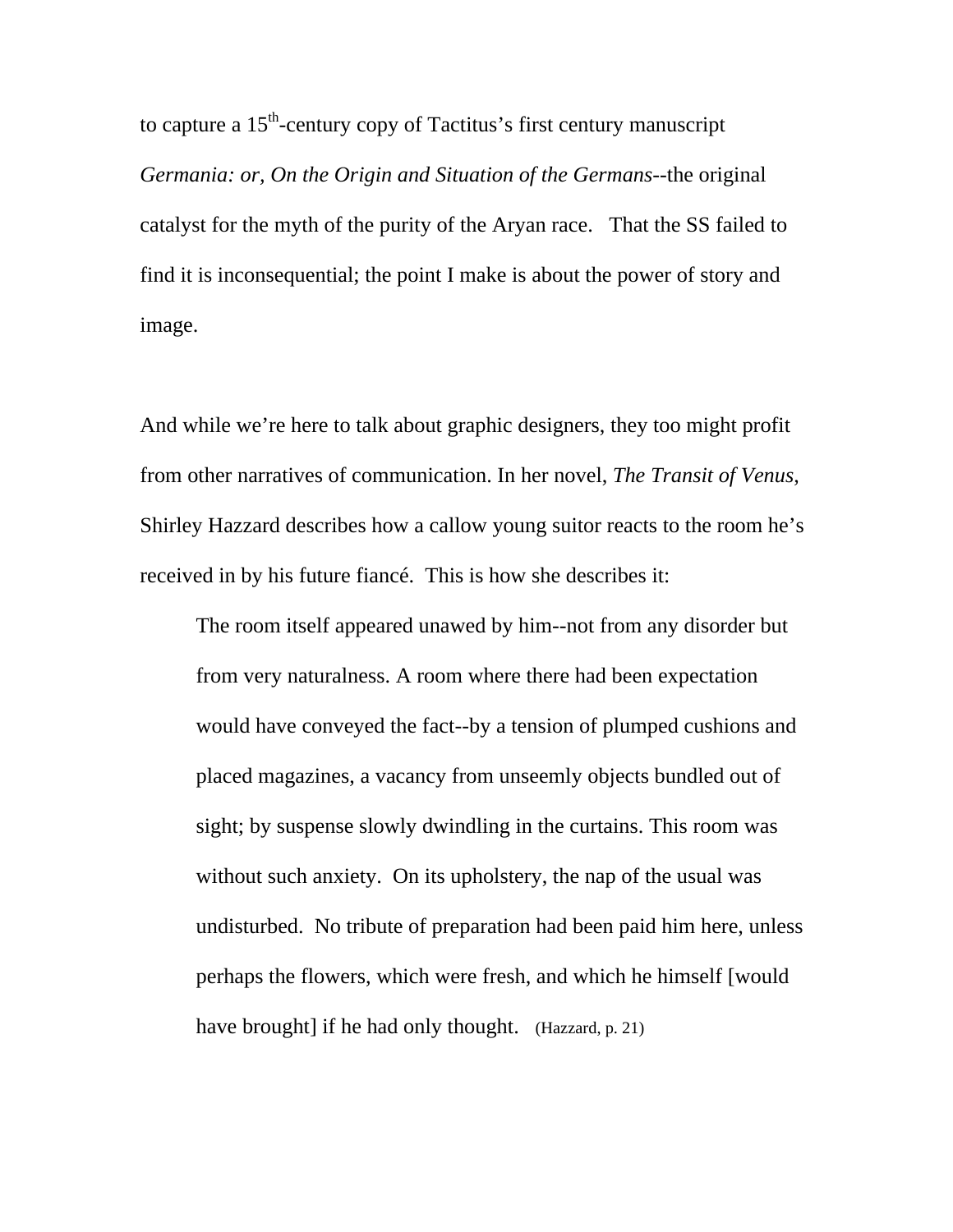This passage not only describes "the very naturalness" that every interior designer says they want to achieve (and never does). It also offers a narrative of resistance to pressure from clients (or teachers) with preconceived agendas. It also points their attention to the challenge and fragility of the everyday--something they tend to freeze in the act of creating at the same time they are searching for tactics to rescue it (the illusive everyday) from the ice box of design.

The power dynamic between designers and their audiences is something that Italo Calvino, very beautifully, extends to the realm of the city itself. In his story of Tamara, in *Invisible Cities*, Calvino writes:

…The eye does not see things but images of things that mean other things: pincers point out the tooth-drawer's house; a tankard, the tavern; halberds, the barracks; scales, the grocer's. Statues and shields depict lions, dolphins, towers, stars: a sign that something--who knows what?--has as its sign a lion or a dolphin, or a tower or a star…Your gaze scans the streets as if they were written pages: the city says everything you must think…" (Calvino, p. 13) In other words, design is a kind of mind control.